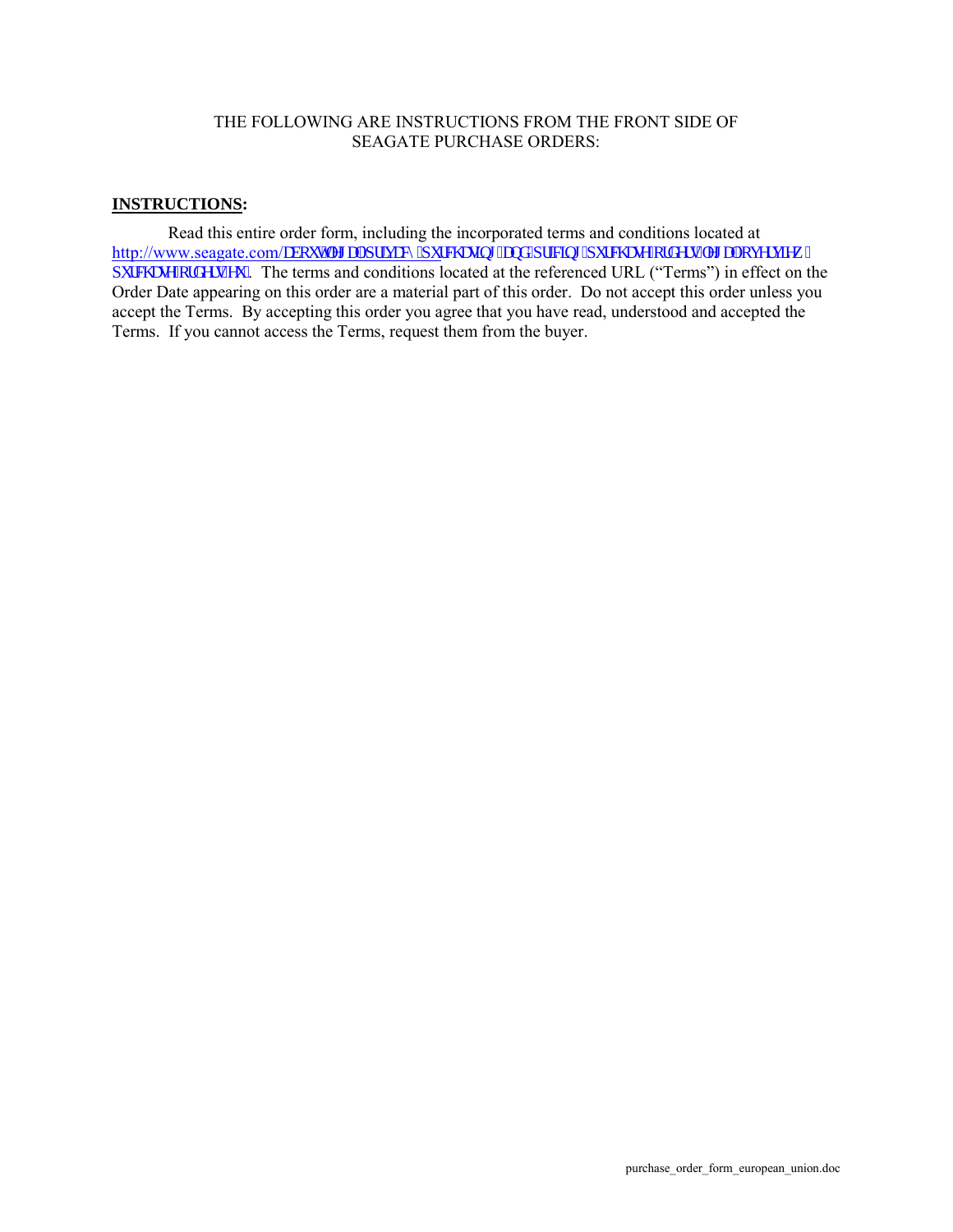## THE FOLLOWING ARE THE CONTRACTUAL TERMS FROM THE BACK SIDE OF SEAGATE PURCHASE ORDERS:

# **PURCHASE ORDER**

#### **1. BASIS OF PURCHASE**

1.1. **Formation of Contract**. Seagate agrees to purchase and you agree to supply the goods or services described on the face of the order on the basis of the term of this order.

1.2. **Acceptance Must Mirror Offer**. This order is an offer to purchase goods or services under these exact terms only, to the exclusion of any other terms that you seek to impose; this order is limited to acceptance of these exact terms without modification. Seagate rejects any previously proposed terms that add, vary, or conflict with this order.

1.3. **Additional Terms Are Proposals**. Any additional or different terms in your acceptance will be construed as proposals and will not become part of the contract with you unless Seagate agrees in writing to the additional or different terms. All references in this order to "you" or "your" refer to the supplier designated above. All references in this authorization to "us" or "we" refer to Seagate.

1.4. **Existing Agreement**. If we have an existing formal written agreement with you governing the purchase of your goods or services, then the terms in the formal written agreement will supersede any contrary terms in this order.

#### **2. PRICES**

2.1. **No Price Discrimination**. Your prices may not be greater than any prices you offer to any other customer for the same goods or services from the time when this order is placed with you until the time it is fully performed by you. You will immediately notify us and automatically lower your prices to the lowest price you offer to any other customer during that time.

2.2. **Last Quoted Price**. If no price is specified in this order, then your price must be equal to or less than the last price you previously quoted or charged us.

2.3. **Expenses**. If this order allows for reimbursement of any expenses, you must comply with the Corporate Travel Policy, located at  $\frac{1}{W}$   $\frac{d\psi}{\psi}$  we the control of details in the factor of the factor of the factor of the factor of the factor of the factor of the factor of the factor of the factor of the which is also available from us upon request, and incorporated into this order.

2.4. **Prepay & Add**. If this order says "prepay & add", then you must prepay all shipping costs and include the actual shipping costs on your invoice as a separate line item. You must provide sufficient documentation for us to verify the actual shipping costs upon request.

2.5. **VAT**. Unless stated otherwise, all items listed on this order are exclusive of Value Added Tax, which is payable by us if we receive a valid VAT invoice. If an item is designated as subject to VAT, then you must include the VAT on your invoice as a separate line item.

2.6. **Prices All Inclusive**. Except for "prepay & add" and VAT, the total price in this order includes all charges and expenses related to the shipping and delivery of goods or the performance of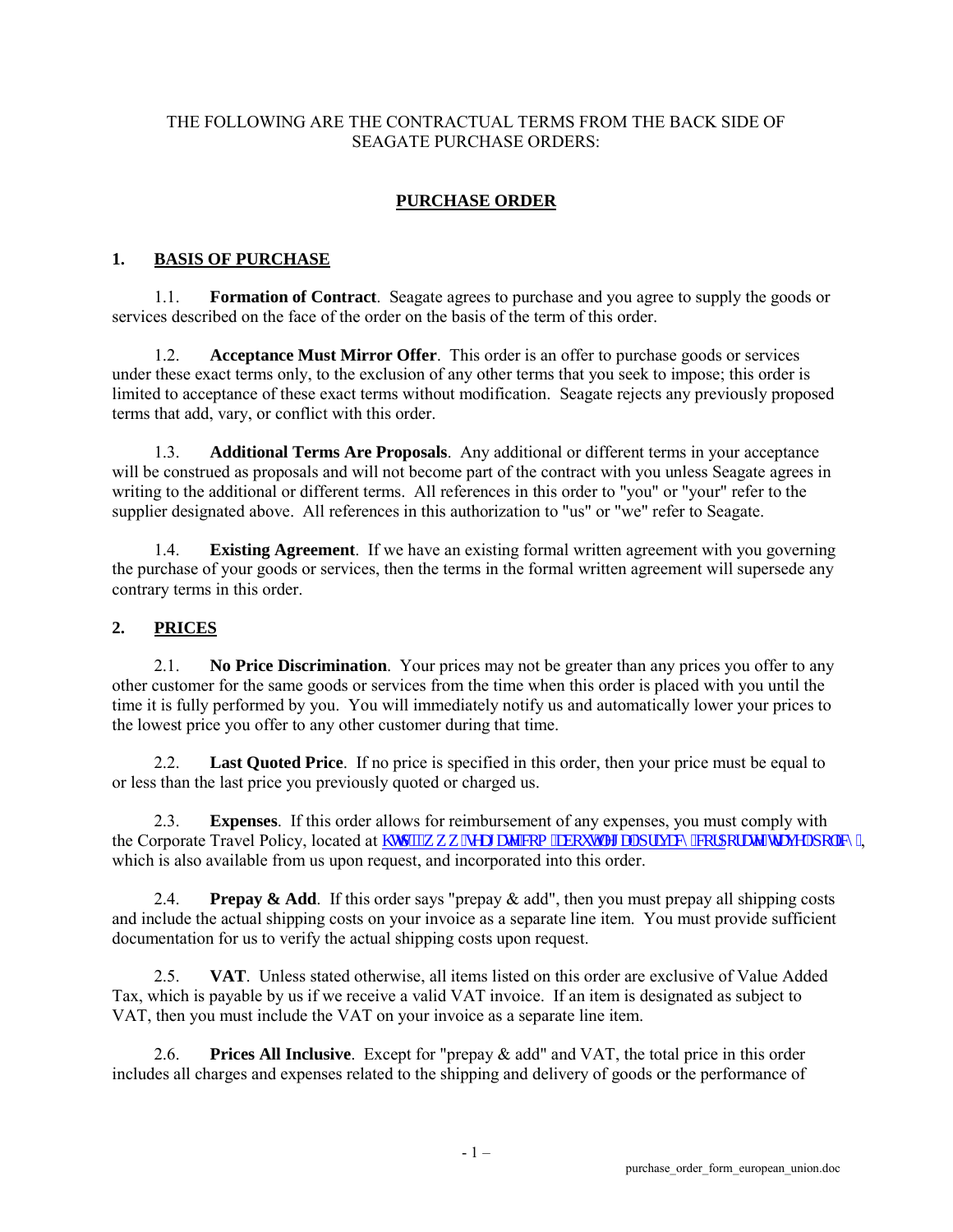services. If the price is based on weight of the goods, the weight ordered excludes the weight of any packaging.

2.7. **Invoices**. You will submit a separate invoice to us for each shipment. Your invoice must include this order number and may not cover more than one order. We will pay invoices issued under this order 60 days after receipt. Payment of your invoice does not constitute acceptance of your products or services; any payment may be subject to adjustment for errors, overcharges, shortages, or other defects.

### **3. SHIPPING TERMS, INSPECTION AND TESTING**

3.1. **Incoterms**. All shipping terms in this order refer to International Chamber of Commerce, *Incoterms 2010*. If the goods are to be delivered through a "Just-In-Time" (JIT), "Vendor Managed Inventory" (VMI) or "3rd Party Logistics" (3PL) facility, the delivery destination is not the JIT, VMI or 3PL facility, but the Seagate facility that receives the goods after the goods are shipped to from the JIT, VMI or 3PL facility.

3.2. **Transfer of Title**. Title of goods will pass to Seagate when delivery is complete according to the designated Incoterm as defined in *Incoterms 2010*.

3.3. **Risk of Loss**. Risk of damage to or loss of the goods will pass to us upon delivery to us in accordance with this order or the governing formal agreement.

3.4. **Inspection and Testing**. You may not unreasonably refuse any request by us to inspect and test the goods or any of them during manufacture, processing or storage at your premises or at any third party before dispatch, and you must provide us with all facilities reasonably required for inspection and testing.

3.5. **Rejection**. If as a result of inspection or testing we are not satisfied that the goods will comply in all respects with this order or the governing formal agreement (including without limitation all specifications, instructions, designs or patterns supplied by us) then we will be entitled, in addition to any other right or remedy and without liability under this order, to reject or refuse to accept such goods. Furthermore, the goods will be subject to final inspection by us at any time within 90 days after delivery to us in accordance with the terms of this order, or the governing formal agreement, or such longer time as may be reasonable.

3.6. **Cargo Insurance**. If the designated Incoterm requires cargo insurance, you must purchase cargo insurance under Institute Cargo Clauses, Clause A (formerly "all risks") of the International Underwriting Association of London, or its successor. If you do not purchase insurance under Clause A, you will bear the risk of loss for all risks that are covered under Institute Cargo Clauses, Clause A.

3.7. **Shipping Instructions**. Ship only the quantities specified in this order. Do not over-ship or under-ship. Ship your goods for arrival on the delivery date specified in this order. Enclose a packing slip with each shipment and print this order number on the packing slip and all invoices. Advise us immediately if you are unable to ship so that your goods arrive on the specified delivery date. In all shipments, you must comply with the Customs Clearance Documentation located at [http://www.seagate.com/about/legal-privacy/legal-terms/customs-clearance-documentation/,](http://www.seagate.com/about/legal-privacy/legal-terms/customs-clearance-documentation/) including any applicable country specific requirements identified in the Customs Clearance Documentation, which is also available from us upon request and incorporated into this order.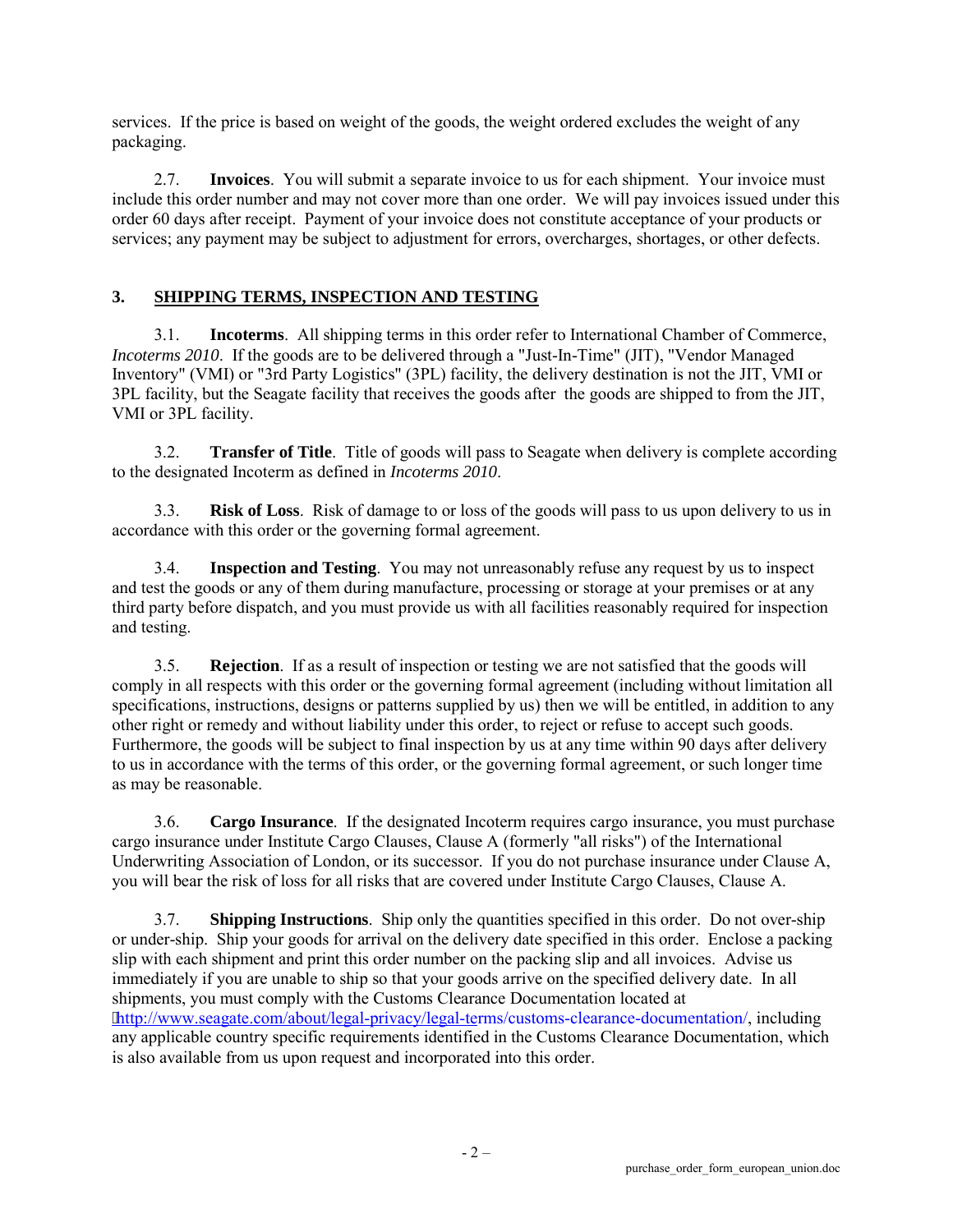3.8. **Overshipments and Early Shipments**. If you ship more goods than ordered, or if you deliver the goods earlier than ordered, we may purchase some or all of the goods or return some or all of the goods at your risk and expense.

3.9. **Duty Drawbacks**. We reserve the right to any duty drawbacks or similar applicable inward processing relief schemes. You will provide us with any documents necessary to prove importation and to claim duty drawbacks or similar relief.

## **4. PACKAGING AND LABELLING**

4.1. **Packaging**. You must package all goods in accordance with good commercial practice and in a manner acceptable to common carriers for shipment at the lowest rate for the goods involved, and adequate to ensure safe arrival of the goods to their destination.

4.2. **Labelling**. Your packaging must be labelled with this order number, the date of shipment, and the names of any consignee and consignor. You must include an itemized packaging sheet with each shipment. You must mark each package with any required handling and shipping information, and you must comply with any country-of-origin markings to satisfy the customs authorities of the destination country.

## **5. CANCELLATION AND RESCHEDULING**

5.1. **Cancellation for Default**. Time is of the essence under this order. We may cancel this order in whole or in part if you do not deliver the goods or perform the services in full conformance with the warranties in Section 6 and within the time specified in this order. If we cancel this order for default and it is later determined that you were not in default, your rights will be construed as if the cancellation was for convenience under section 5.2.

5.2. **Cancellation for Convenience**. We may cancel this order, in whole or in part, at any time for convenience. If we give you 15 or more days' notice of cancellation for convenience, we will not have any obligation to you whatsoever. If we give you less than 15 days' notice, we will reimburse your actual out-of-pocket costs incurred as a direct result of the cancellation, to the extent that the costs are not capable of being mitigated. To be reimbursed, you must submit your request for reimbursement within 30 days after the notice of cancellation. We have the option to purchase any work in progress in any canceled order, including any raw materials you may have obtained to use in your work. The price to purchase your work in progress will be a prorated price based on the percentage of work remaining to be completed. The price to purchase any raw materials will be your actual cost. You are not entitled to any other remedy for cancellation of this order except as provided in this section.

5.3. **Rescheduling**. Seagate may reschedule your delivery of goods or performance of services at any time without liability. The new date for delivery or performance will not be more than 180 days beyond the originally scheduled date.

### **6. WARRANTIES**

6.1. **Warranty Period**. All warranties under this order continue for five years after the date of delivery to us, unless a different warranty period is stated on the face of this order.

6.2. **Warranties Regarding Goods**. You make the following warranties to us regarding all goods you provide under this order:

(a) The goods are new and do not contain any used or refurbished parts.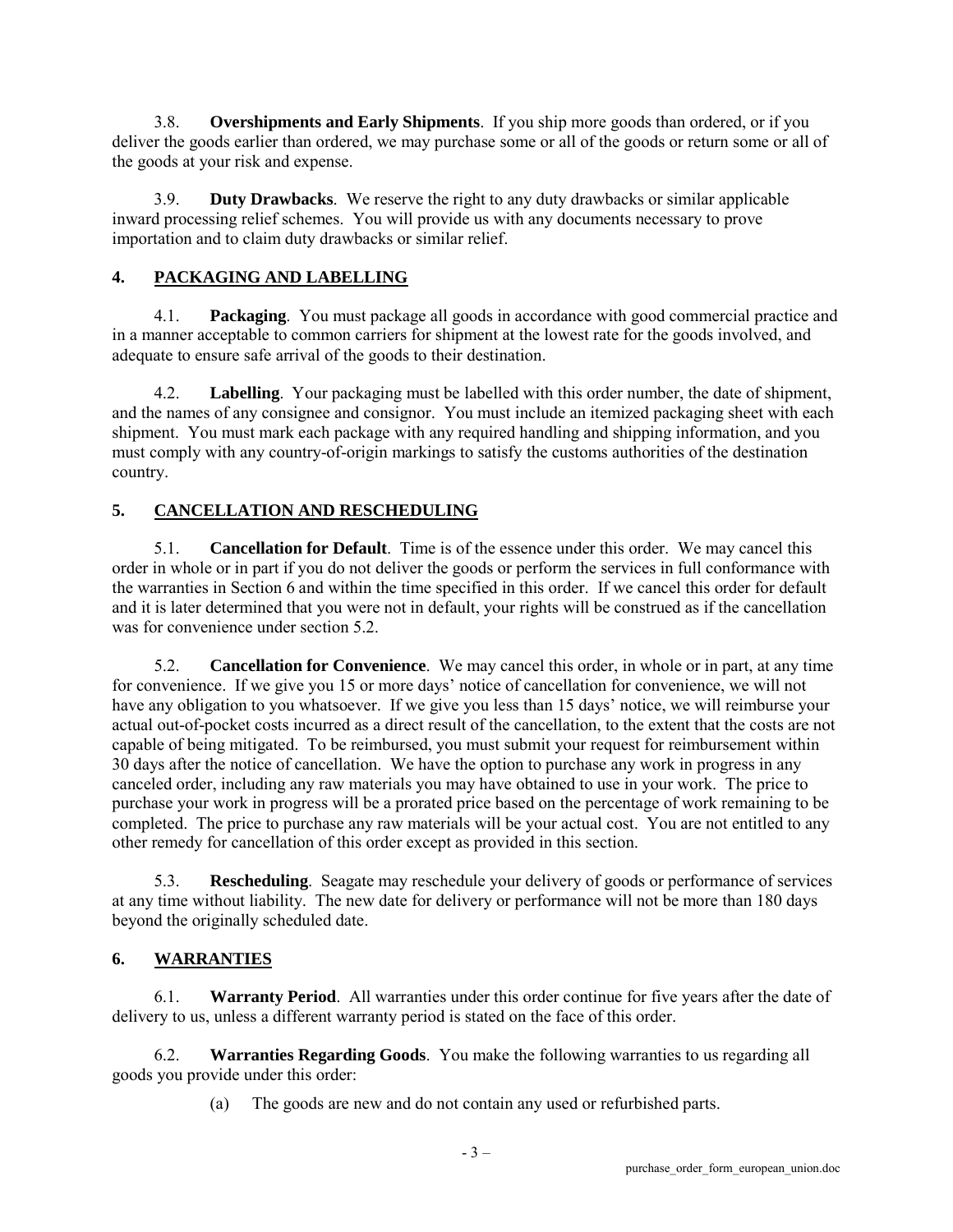(b) The goods function properly under normal use, are of good workmanship, free from defect, of merchantable quality, and fit for our intended use.

(c) The goods fully comply with any specifications provided by us, including without limitation our Product Stewardship specification, and any samples or documentation provided by you.

(d) The goods are free of any encumbrances.

(e) The goods do not violate any intellectual property rights of any third party.

6.3. **Warranties Regarding Services**. You make the following warranties to us regarding all services you provide under this order:

(a) You perform the services with reasonable skill and care, in a professional manner, and in full conformance with any specifications or statements of work provided by us.

(b) Your performance of the services does not violate any intellectual property rights of any third party or any duty of confidentiality you owe to any third party.

6.4. **Other Warranty Terms**. The warranties listed above are in addition to any other warranties expressly made by you or implied or imposed by law. All warranties will survive inspection and payment by us and are assignable to our successors and assigns.

6.5. **Warranty Remedies**. If any goods or services do not meet the warranties, we may, at our option, and at your cost,

(a) require you to repair or replace the goods until the goods meet the warranties,

- (b) require you to re-perform any services until the services meet the warranties,
- (c) return any of the goods to you at your expense for a full refund,
- (d) correct the non-conformance and charge you for the cost to make the correction,

(e) engage a third party to provide substitute goods or services and charge you for the costs of obtaining the substitute goods or services from the third party.

6.6. **Repaired or Replacement Warranty Period**. Any repaired or replacement goods provided by you will be warranted for the remainder of the original warranty period.

6.7. **Remedies Nonexclusive**. The remedies listed above are in addition to any other remedies available to us in law or equity. Our review and approval of your materials or designs will not relieve you of the warranties.

#### **7. LIMITATION OF LIABILITY**

7.1. **Limitation of Amount of Liability**. Our maximum liability to you related to this order, whether arising in contract, tort (including negligence) or otherwise, will not exceed the total price stated on this order.

7.2. **Limitation of Type of Liability**. We will not be liable to you for loss of profit, loss of income, loss of business, loss of revenue, loss of goodwill or for any indirect, special, incidental, consequential, or punitive damages, however caused, regardless of whether we are advised of the possibility of such damages.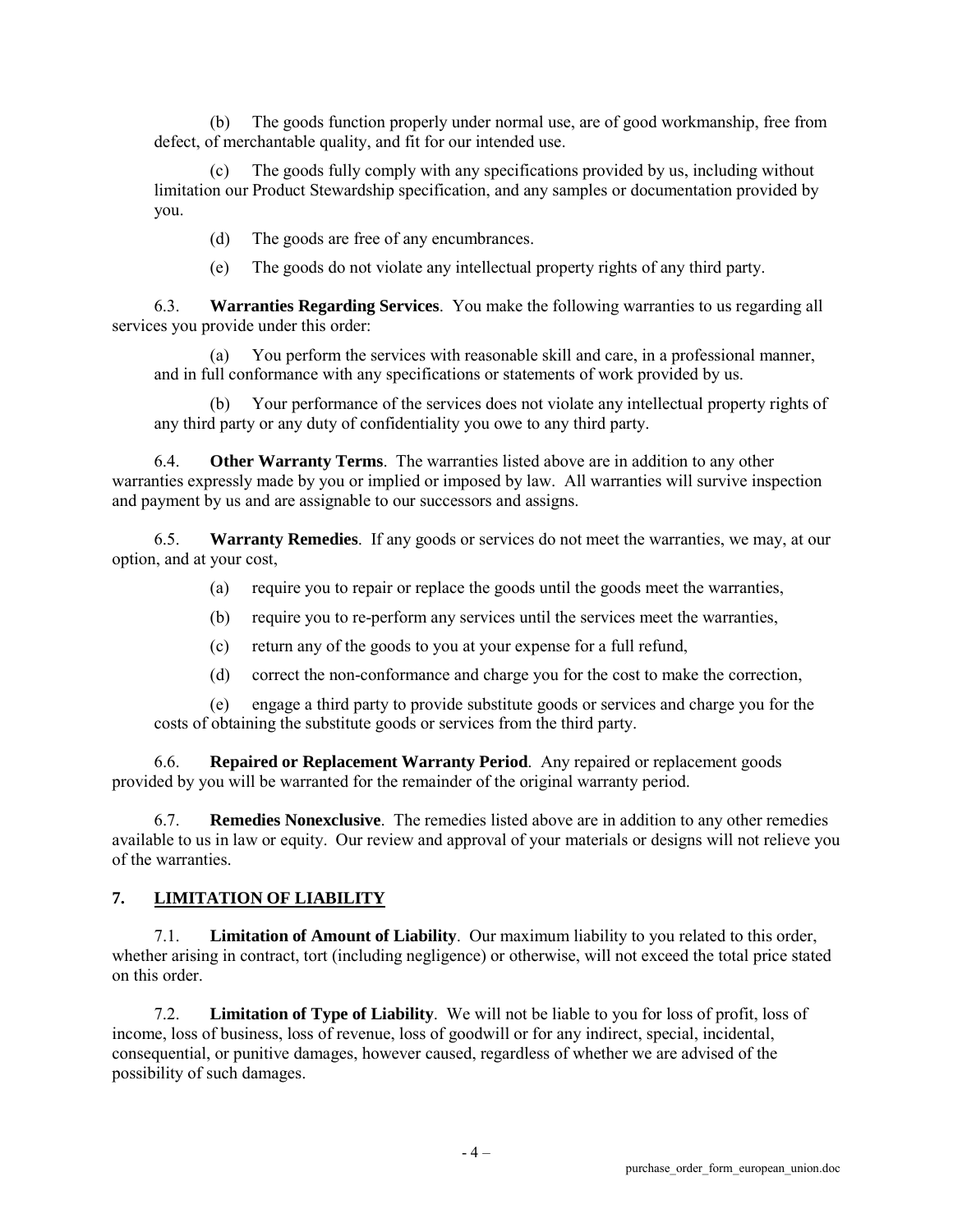7.3. **No Personal Liability**. Our officers, directors, employees, affiliates and other agents are not personally liable to you under this order, and will not be liable to you under any claim or action related to this order.

7.4. **Purpose**. The purpose of this section is to limit our potential liability arising out of this order, and that allocation of risk is reflected in the prices. This Section 7 will apply despite the failure of any remedy of its essential purpose.

7.5. **Exclusions**. The limitations of liability in this order do not exclude or limit liability to the extent that it may not be excluded or limited as a matter of law.

### **8. INTELLECTUAL PROPERTY RIGHTS**

8.1. **Pre-existing Intellectual Property**. We own all intellectual property rights related to any information or items we provide you. You may not use our intellectual property except to benefit us.

8.2. **Developed Intellectual Property**. The goods or services ordered are specially ordered or commissioned by us and are works made for hire. You grant to us, without further consideration, all rights and interest in any intellectual property developed by you during your performance of any services or delivery of any goods under this order. You must immediately disclose to us any intellectual property developed by you arising out of your performance of the services or delivery of the goods. You will assign to us all interest in any intellectual property made, conceived or reduced to practice by you solely or in collaboration with others during the course of performance of this order. You will assist us in enforcing our interest in the intellectual property. You will cooperate in the execution of any instruments that are necessary or useful in order for us to apply for and obtain intellectual property protection.

8.3. **Intellectual Property Indemnification**. You will defend and indemnify us and our directors, officers, employees and affiliates against any claim or action alleging that your goods or services infringe or violate a patent, copyright, trademark, trade dress, trade secret, or any other contractual right, proprietary right or intellectual property right of any third party.

### **9. CONFIDENTIALITY**

9.1. **Seagate Confidential Information**. Any information regarding our intellectual property is our confidential information. The existence of this order and the information in this order is our confidential information. Any other information that we provide to you that is identified as "confidential," or is identified with similar language, or which under the circumstances surrounding disclosure ought to be treated as confidential, is our confidential information.

9.2. **Nondisclosure**. Except as required by law, you may neither disclose our confidential information to any third party nor use our confidential information for any purpose other than your performance under this order without our prior written consent. You must segregate our confidential information from all other information. You must destroy or return our confidential information to us upon our request.

#### **10. INDEMNIFICATION AND INSURANCE**

10.1. **General Indemnification**. You will defend and indemnify us and our directors, officers, employees and affiliates against any claim or action arising out of your performance of this order.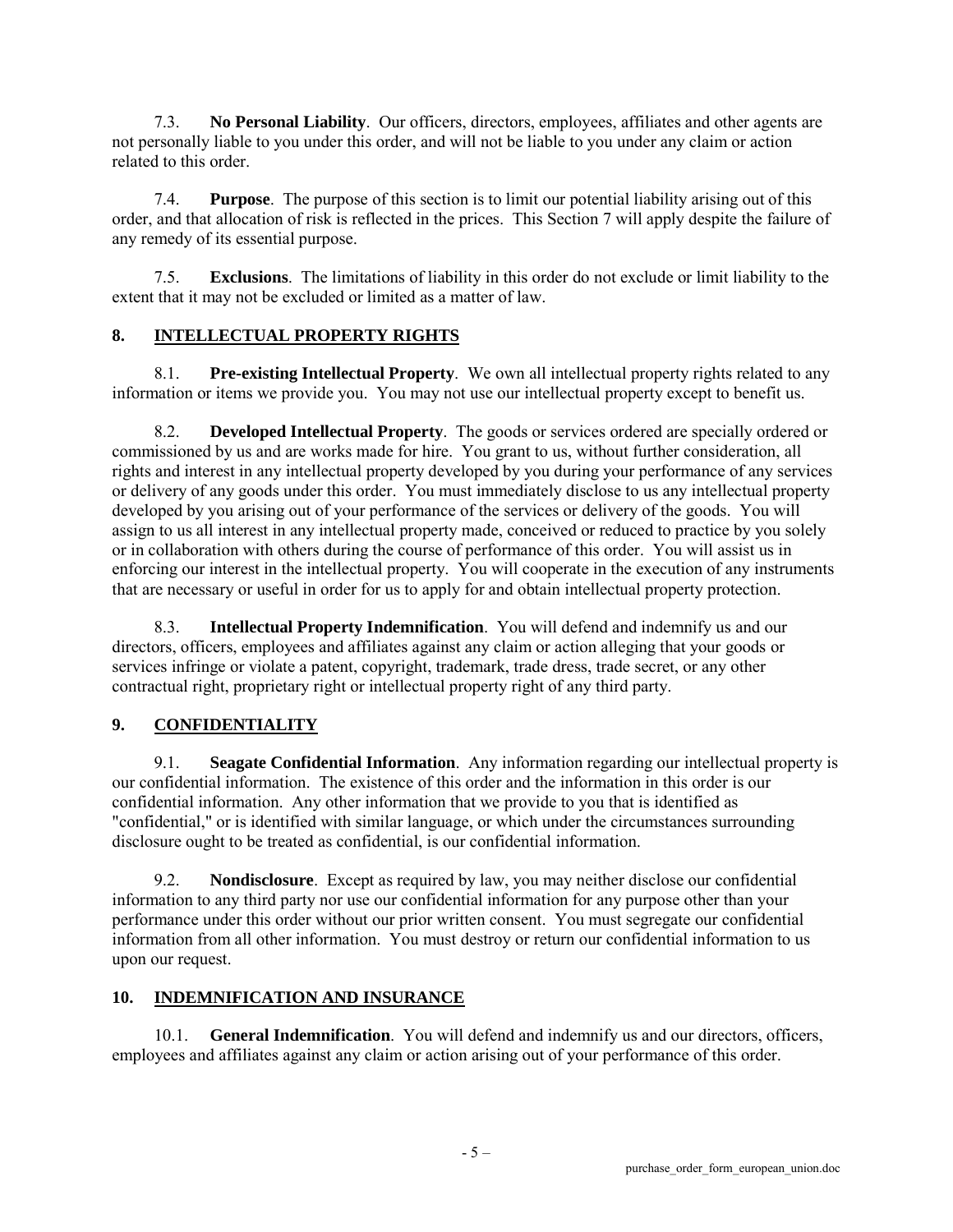10.2. **Insurance**. You will maintain general commercial liability insurance, including public liability and product liability, in the minimum amount of  $£1,000,000$  combined single limit for personal injury and property damage. If you have employees, you must maintain employer's liability in a minimum amount of £1,000,000 per occurrence and workers' compensation insurance in accordance with law. Your insurance must include a waiver of the insurer's subrogation rights against Seagate, unless prohibited by law.

#### **11. DISPUTE RESOLUTION**

11.1. **Good-Faith Negotiation Followed by Mediation**. The parties will attempt to resolve any dispute relating to this order through good faith, informal efforts. Any dispute the parties are unable to resolve between themselves will be submitted to mediation before a mutually agreed mediator of Judicial Arbitration And Mediation Services (JAMS) to be scheduled within 10 business days. Mediation will be conducted at a JAMS facility in Santa Clara County, California. The parties will bear their own costs.

11.2. **Exclusion for Equitable Relief for Confidentiality**. We may seek equitable relief at any time to enforce the provisions of Section 9 of this order.

11.3. **No Action Pending Mediation**. Except for claim for equitable relief, neither party may bring any other action until completion of mediation. Any court of competent jurisdiction may enforce the provisions of this section, and the party seeking enforcement will be entitled to an award of attorney's fees and costs to be paid by the party against whom enforcement is ordered.

### **12. MISCELLANEOUS**

12.1. **Independent Contractor Status; Governing Law; Venue; Attorneys' Fees**. You and your employees are independent contractors and not employees, agents, joint venturers or partners of Seagate. This order will be construed in accordance with, and governed exclusively by, the laws of the State of California, U.S.A., without regard to its conflict of laws rules. The United Nations Convention on Contracts for the International Sale of Goods will not apply to this order. You irrevocably submit to the personal and exclusive jurisdiction of the courts located within the County of Santa Clara, California, U.S.A. You waive all defenses of lack of personal jurisdiction and *forum non-conveniens*. In any action or suit to enforce any right or remedy under this order or to interpret any provision of this order, the prevailing party will be entitled to recover its costs, including reasonable attorneys' fees.

12.2. **Compliance With Laws**. You must comply with all requirements of applicable laws in performing your obligations under this order, including without limitation those governing environment, health and safety, and labor and employment practices. You will also maintain all governmental approvals, licenses, registrations and the like as may be necessary or advisable for performing your obligations under this order. Upon request, you will certify that you comply with all applicable laws and regulations. We may audit you to confirm your compliance with this section.

12.3. **International Trade Compliance.** The goods or services licensed or sold under this order, and the transaction contemplated by this order, which may include technology and software, are subject to the customs and export control laws and regulations of the United States ("U.S.") and may also be subject to the customs and export laws and regulations of the country in which the goods are manufactured or received. Further, under U.S. law, the goods shipped under this order may not be sold, leased or otherwise transferred to restricted countries, or used by a restricted end-user or an end-user engaged in activities related to weapons of mass destruction including, without limitation, activities related to designing, developing, producing or using nuclear weapons, materials, or facilities, missiles or supporting missile projects, or chemical or biological weapons. You acknowledge that it is your responsibility to comply